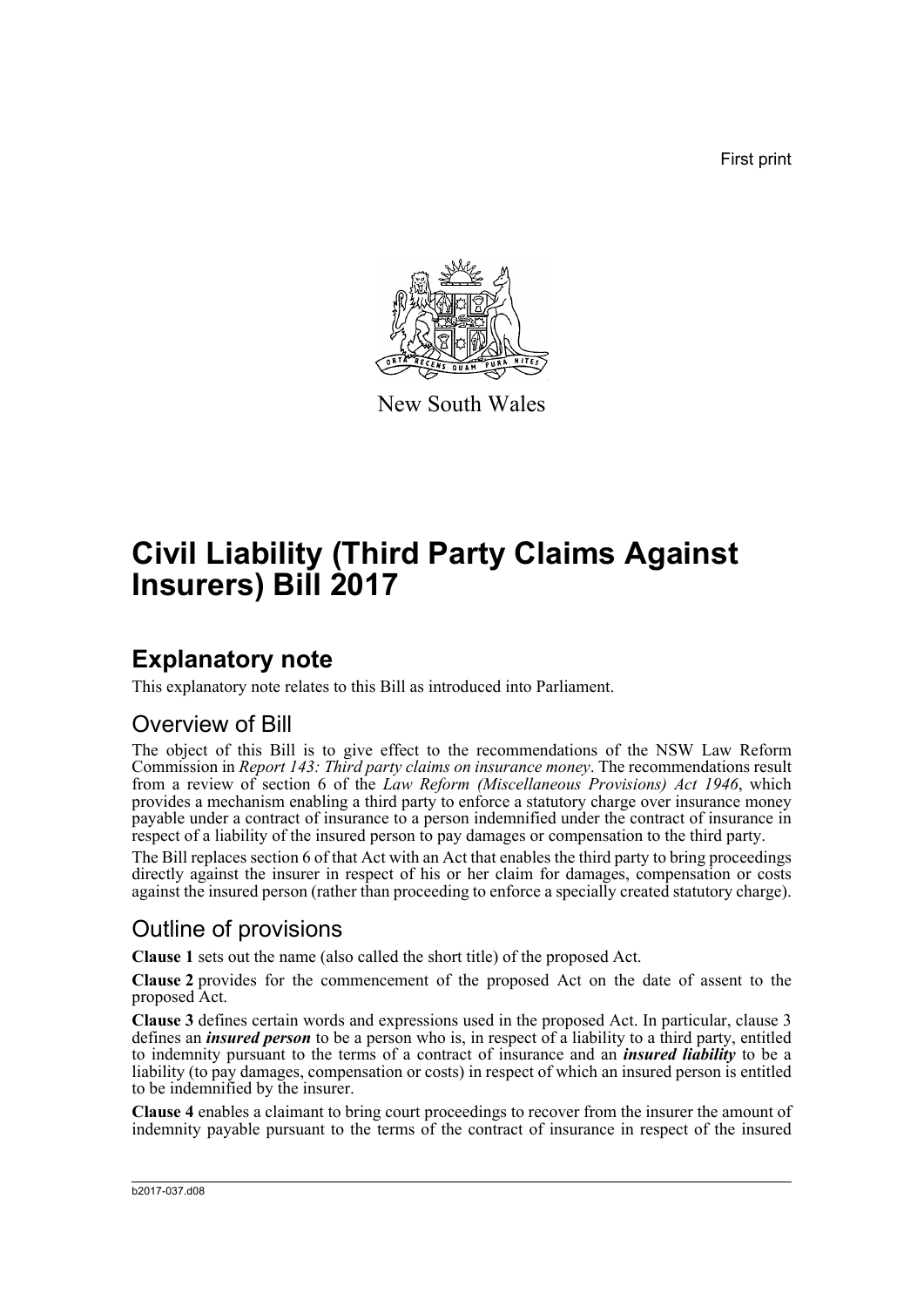person's liability to the claimant. In such proceedings, the insurer stands in the place of the insured person as if the proceedings were proceedings to recover damages, compensation or costs from the insured person.

**Clause 5** requires the leave of the court to commence proceedings. Leave may be refused in the court's discretion but must be refused if the insurer can establish that it is entitled to disclaim liability under the contract of insurance or under any Act or law.

**Clause 6** requires proceedings brought under clause 4 to be commenced within the same limitation period that applies under the *Limitation Act 1969* or other Act to the claimant's cause of action against the insured person in respect of the insured liability. However, if the claimant commenced proceedings directly against the insured person within the applicable limitation period, the claimant is not required to commence proceedings against the insurer under clause 4 within that limitation period.

**Clause 7** sets out the matters on which an insurer may rely in proceedings brought under clause 4 in answer to the claim or in reduction of its liability to the claimant.

**Clause 8** provides that a judgment or order in favour of the claimant against an insured person in respect of an insured liability does not prevent the claimant from recovering an amount under clause 4, except to the extent that the judgment or order has been satisfied.

**Clause 9** provides that any payment made by the insurer to the claimant in respect of an insured liability discharges, to the extent of the payment, the insurer's liability to the insured person under the contract of insurance.

**Clause 10** provides that an insurer's liability to a claimant under the proposed Act is not affected by any compromise or settlement between the insurer and the insured person, or payments made by the insurer to the insured person, in respect of the insured liability, except to the extent that the insured person has passed on any such payments to the claimant.

**Clause 11** makes it clear that the rights conferred on a claimant under the proposed Act do not affect any rights the claimant may have under the *Workers Compensation Act 1987* or any other law to make a claim, as a third party, against an insurer in respect of an insured liability.

**Clause 12** provides that section 6 of the *Law Reform (Miscellaneous Provisions) Act 1946* continues to apply to actions brought under that section before its repeal by the proposed Act.

### **Schedule 1 Amendment of Law Reform (Miscellaneous Provisions) Act 1946 No 33**

**Schedule 1** repeals Part 4 (which contains section 6) of the *Law Reform (Miscellaneous Provisions) Act 1946* and makes a consequential amendment to the long title of that Act.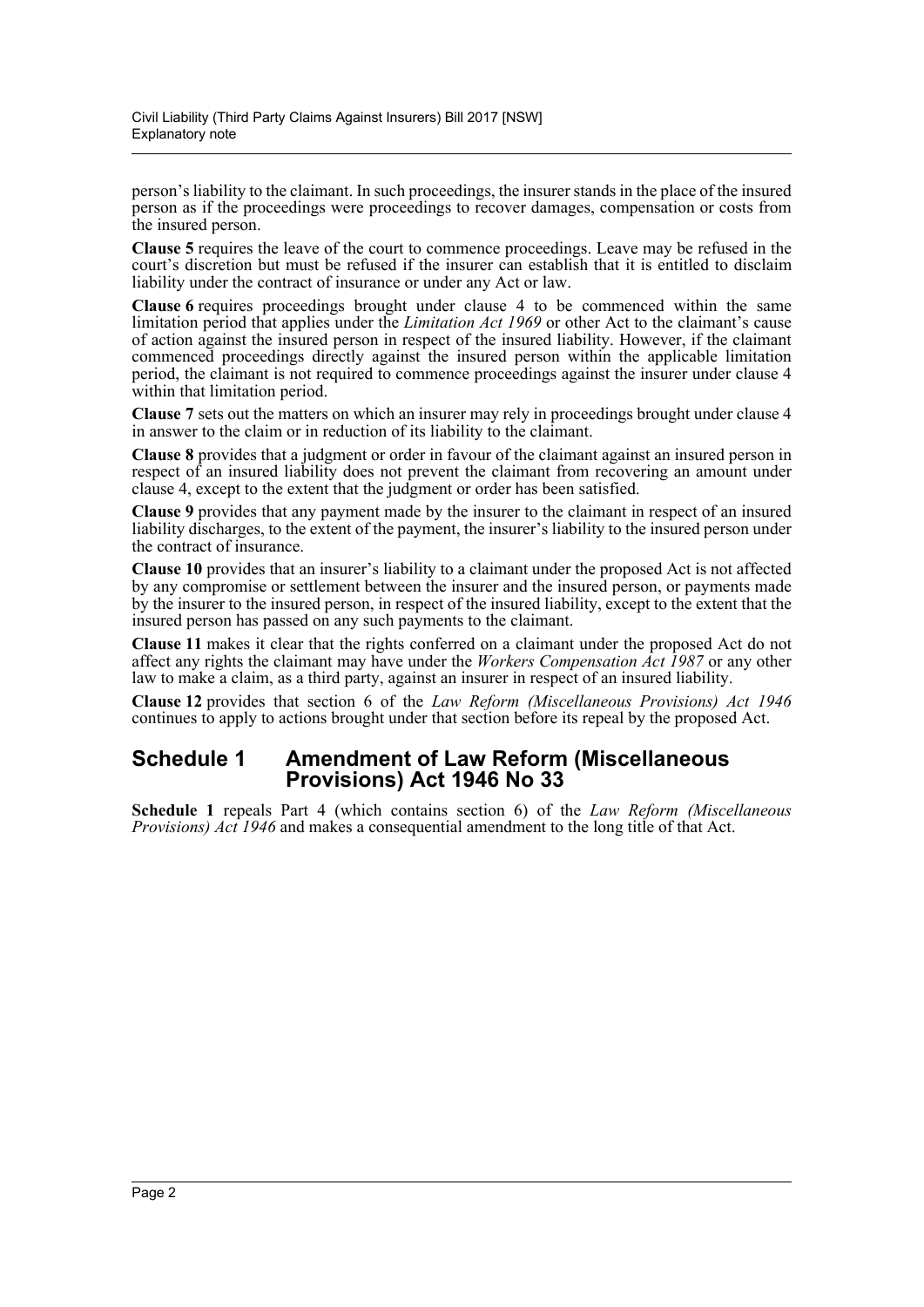First print



New South Wales

# **Civil Liability (Third Party Claims Against Insurers) Bill 2017**

## **Contents**

|            |                 |                                                                 | Page           |
|------------|-----------------|-----------------------------------------------------------------|----------------|
|            |                 |                                                                 |                |
|            | 1               | Name of Act                                                     | $\overline{2}$ |
|            | 2               | Commencement                                                    | 2              |
|            | 3               | Definitions                                                     | 2              |
|            | 4               | Claimant may recover from insurer in certain circumstances      | 2              |
|            | 5               | Leave to proceed                                                | $\overline{2}$ |
|            | 6               | Time for commencing proceedings                                 | 3              |
|            |                 | Matters on which insurer may rely                               | 3              |
|            | 8               | Judgment against insured person no bar to claim against insurer | 3              |
|            | 9               | Discharge of insurer's liability                                | 3              |
|            | 10              | Effect of payments made by insurer to insured person            | 3              |
|            | 11              | Application of Act                                              | 3              |
|            | 12 <sup>2</sup> | Preservation of existing proceedings                            | 4              |
| Schedule 1 |                 | Amendment of Law Reform (Miscellaneous Provisions) Act 1946     |                |
|            |                 | <b>No 33</b>                                                    | 5              |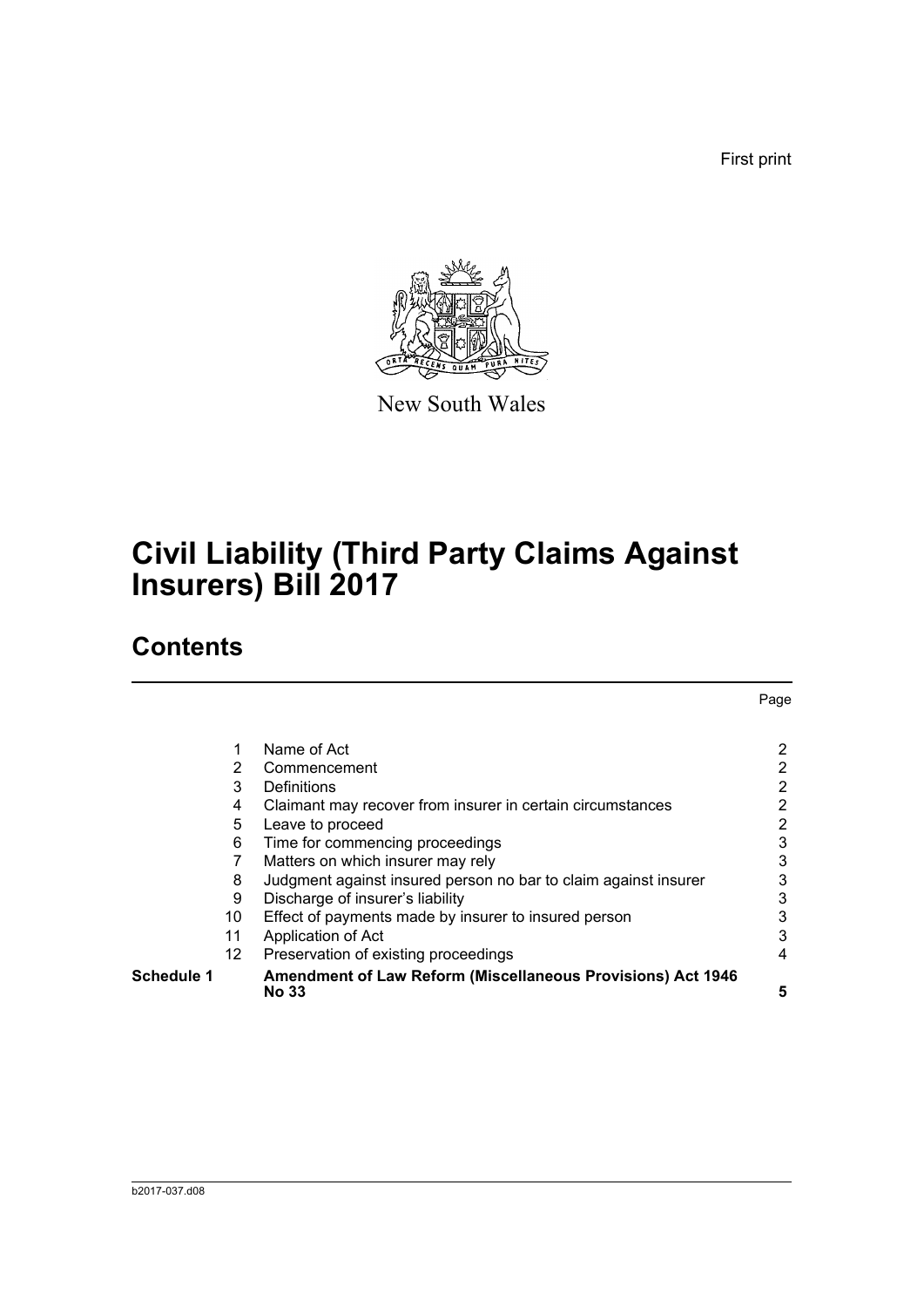

New South Wales

# **Civil Liability (Third Party Claims Against Insurers) Bill 2017**

No , 2017

### **A Bill for**

An Act to make provision with respect to claims against insurers by third parties.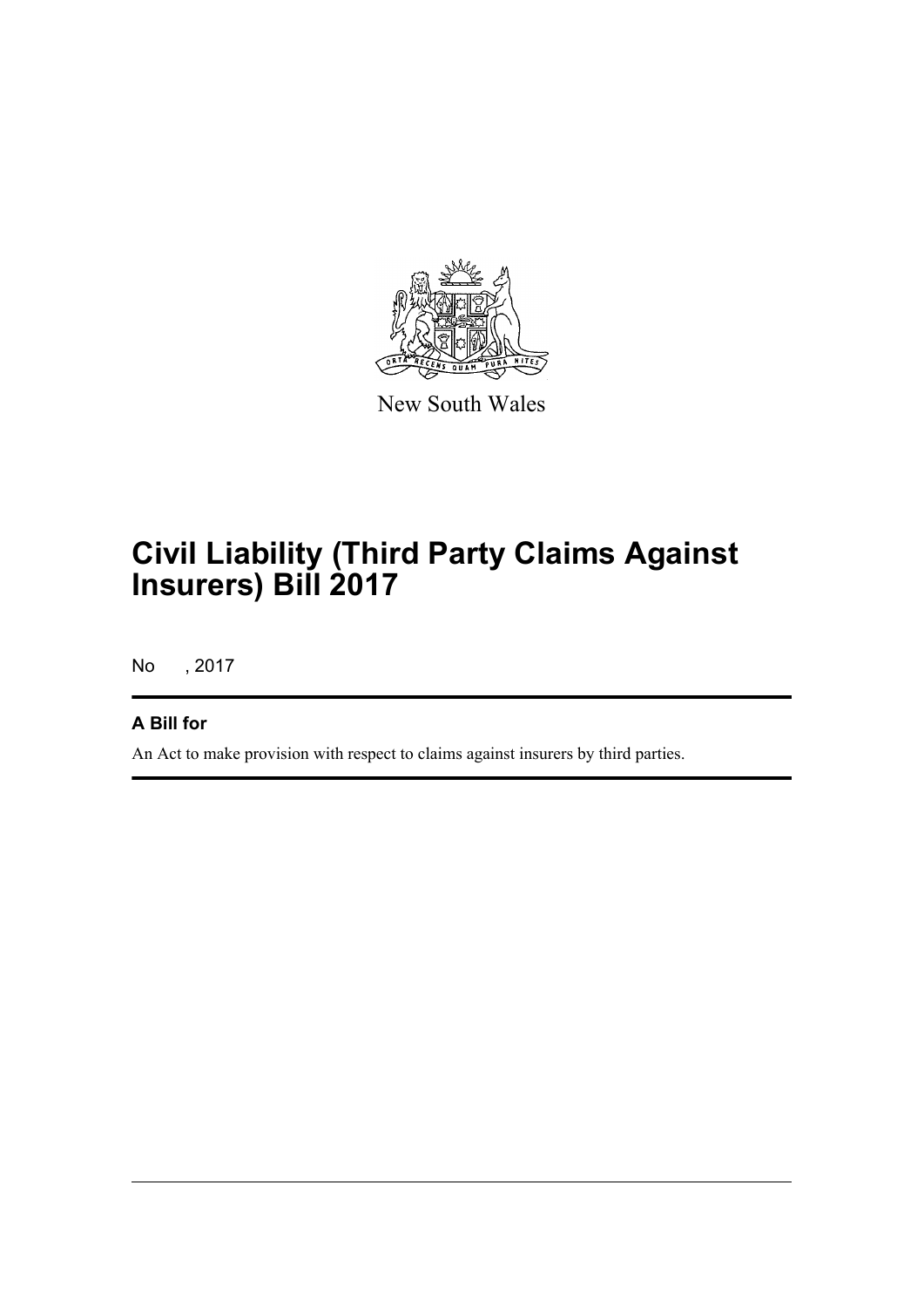Civil Liability (Third Party Claims Against Insurers) Bill 2017 [NSW]

<span id="page-4-4"></span><span id="page-4-3"></span><span id="page-4-2"></span><span id="page-4-1"></span><span id="page-4-0"></span>

|                                     |                    | The Legislature of New South Wales enacts:                                                                                                                                                                                                                                                                                                                                                                                                                        | 1                                |  |
|-------------------------------------|--------------------|-------------------------------------------------------------------------------------------------------------------------------------------------------------------------------------------------------------------------------------------------------------------------------------------------------------------------------------------------------------------------------------------------------------------------------------------------------------------|----------------------------------|--|
| 1                                   | <b>Name of Act</b> |                                                                                                                                                                                                                                                                                                                                                                                                                                                                   |                                  |  |
|                                     |                    | This Act is the Civil Liability (Third Party Claims Against Insurers) Act 2017.                                                                                                                                                                                                                                                                                                                                                                                   | 3                                |  |
| <b>Commencement</b><br>$\mathbf{2}$ |                    |                                                                                                                                                                                                                                                                                                                                                                                                                                                                   | 4                                |  |
|                                     |                    | This Act commences on the date of assent to this Act.                                                                                                                                                                                                                                                                                                                                                                                                             | 5                                |  |
| 3                                   |                    | <b>Definitions</b>                                                                                                                                                                                                                                                                                                                                                                                                                                                | 6                                |  |
|                                     | (1)                | In this Act:                                                                                                                                                                                                                                                                                                                                                                                                                                                      | 7                                |  |
|                                     |                    | <i>claimant</i> —see section 4.                                                                                                                                                                                                                                                                                                                                                                                                                                   | 8                                |  |
|                                     |                    | court means a court or tribunal of New South Wales.                                                                                                                                                                                                                                                                                                                                                                                                               | 9                                |  |
|                                     |                    | <i>insured liability</i> means a liability in respect of which an insured person is entitled to<br>be indemnified by the insurer.                                                                                                                                                                                                                                                                                                                                 | 10<br>11                         |  |
|                                     |                    | <i>insured person</i> means a person who is, in respect of a liability to a third party,<br>entitled to indemnity pursuant to the terms of a contract of insurance, and includes a<br>person who is not a party to the contract of insurance but is specified or referred to<br>in the contract, whether by name or otherwise, as a person to whom the benefit of the<br>insurance cover provided by the contract extends.                                        | 12<br>13<br>14<br>15<br>16       |  |
|                                     |                    | <i>liability</i> means a liability to pay damages, compensation or costs.<br>Note: The Interpretation Act 1987 contains definitions and other provisions that affect the<br>interpretation and application of this Act.                                                                                                                                                                                                                                           | 17<br>18<br>19                   |  |
|                                     | (2)                | Notes included in this Act do not form part of this Act.                                                                                                                                                                                                                                                                                                                                                                                                          | 20                               |  |
| 4                                   |                    | Claimant may recover from insurer in certain circumstances                                                                                                                                                                                                                                                                                                                                                                                                        | 21                               |  |
|                                     | (1)                | If an insured person has an insured liability to a person (the <i>claimant</i> ), the claimant<br>may, subject to this Act, recover the amount of the insured liability from the insurer<br>in proceedings before a court.                                                                                                                                                                                                                                        | 22<br>23<br>24                   |  |
|                                     | (2)                | The amount of the insured liability is the amount of indemnity (if any) payable<br>pursuant to the terms of the contract of insurance in respect of the insured person's<br>liability to the claimant.                                                                                                                                                                                                                                                            | 25<br>26<br>27                   |  |
|                                     | (3)                | In proceedings brought by a claimant against an insurer under this section, the insurer<br>stands in the place of the insured person as if the proceedings were proceedings to<br>recover damages, compensation or costs from the insured person. Accordingly (but<br>subject to this Act), the parties have the same rights and liabilities, and the court has<br>the same powers, as if the proceedings were proceedings brought against the insured<br>person. | 28<br>29<br>30<br>31<br>32<br>33 |  |
|                                     | (4)                | This section does not entitle a claimant to recover any amount from a re-insurer under<br>a contract or arrangement for re-insurance.                                                                                                                                                                                                                                                                                                                             | 34<br>35                         |  |
| 5                                   |                    | Leave to proceed                                                                                                                                                                                                                                                                                                                                                                                                                                                  | 36                               |  |
|                                     | (1)                | Proceedings may not be brought, or continued, against an insurer under section 4<br>except by leave of the court in which the proceedings are to be, or have been,<br>commenced.                                                                                                                                                                                                                                                                                  | 37<br>38<br>39                   |  |
|                                     | (2)                | An application for leave may be made before or after proceedings under section 4<br>have been commenced.                                                                                                                                                                                                                                                                                                                                                          | 40<br>41                         |  |
|                                     | (3)                | Subject to subsection (4), the court may grant or refuse the claimant's application for<br>leave.                                                                                                                                                                                                                                                                                                                                                                 | 42<br>43                         |  |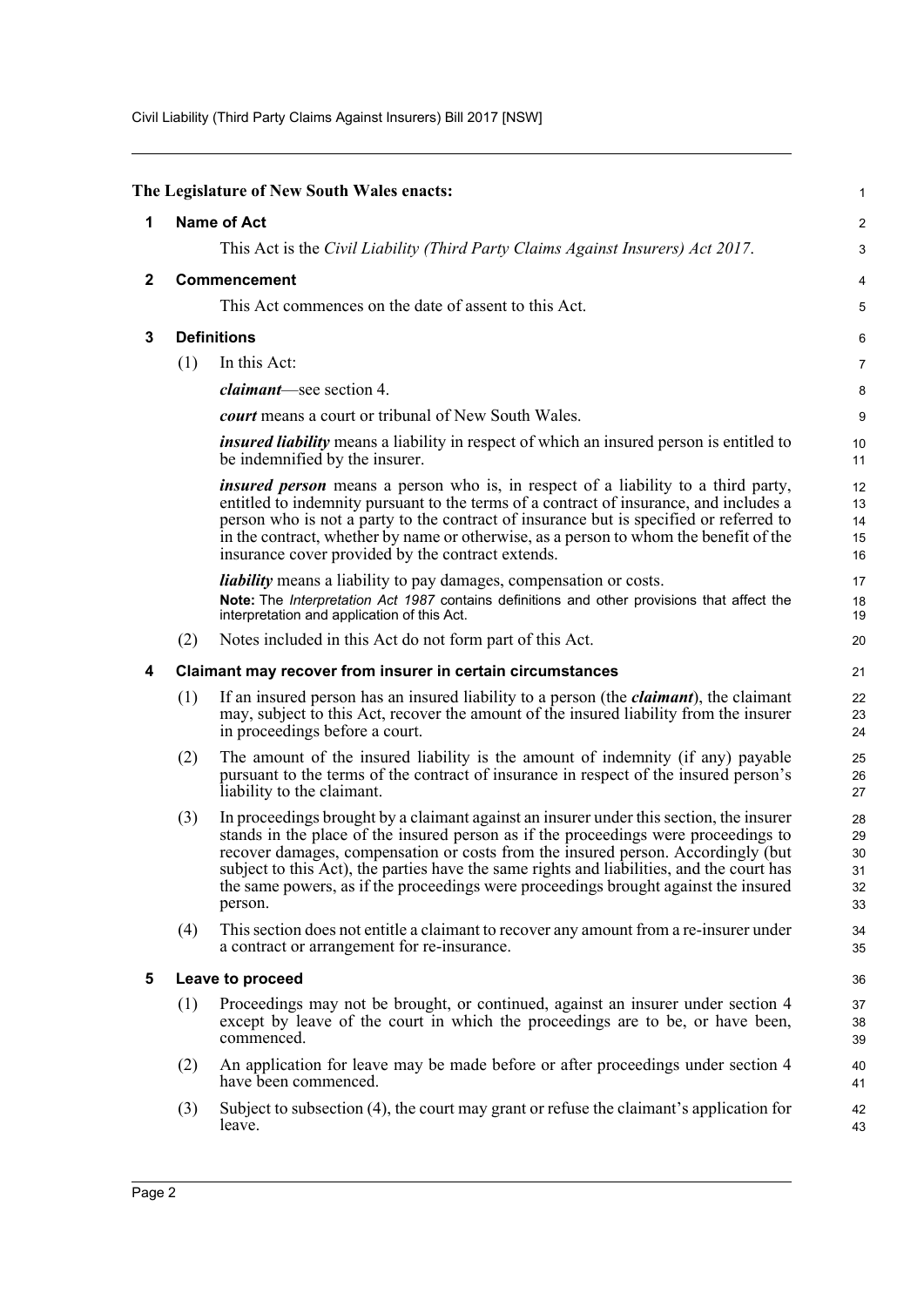(4) Leave must be refused if the insurer can establish that it is entitled to disclaim liability under the contract of insurance or under any Act or law.

#### <span id="page-5-0"></span>**6 Time for commencing proceedings**

- (1) Proceedings to recover an amount from the insurer under section 4 must be commenced within the same limitation period that applies under the *Limitation Act 1969* or other Act to the claimant's cause of action against the insured person in respect of the insured liability.
- (2) Subsection (1) does not apply if the claimant has brought proceedings against the insured person in respect of the insured liability before the expiry of the limitation period applying to those proceedings, including any extension of the limitation period granted under the *Limitation Act 1969* or other Act by a court.

#### <span id="page-5-1"></span>**7 Matters on which insurer may rely**

In proceedings brought under section 4, the insurer is entitled to rely on any defence or any other matter in answer to the claim or in reduction of its liability to the claimant:

- (a) that the insurer would have been entitled to rely on in a claim made by the insured person under the contract of insurance, or
- (b) that the insured person would have been entitled to rely on in proceedings brought by the claimant against the insured person in respect of the insured liability.

#### <span id="page-5-2"></span>**8 Judgment against insured person no bar to claim against insurer**

A judgment or order for damages, compensation or costs in favour of the claimant against the insured person in respect of an insured liability does not prevent the claimant from recovering an amount for the damages, compensation or costs under section 4, except to the extent that the judgment or order has been satisfied.

#### <span id="page-5-3"></span>**9 Discharge of insurer's liability**

Any payment made by the insurer to the claimant under this Act in respect of an insured liability discharges, to the extent of the payment, the liability of the insurer to make a payment to the insured person under the contract of insurance in respect of the insured liability.

#### <span id="page-5-4"></span>**10 Effect of payments made by insurer to insured person**

An insurer's liability to a claimant under this Act is not reduced, discharged or otherwise affected by:

- (a) any compromise or settlement between the insurer and the insured person in respect of the insured liability, or
- (b) any payment by the insurer to the insured person in respect of the insured liability unless and to the extent that the amount of the payment is or has been paid by the insured person to the claimant in respect of the insured liability.

#### <span id="page-5-5"></span>**11 Application of Act**

The rights conferred on claimants under this Act do not affect, and are in addition to, the rights conferred under the *Workers Compensation Act 1987* or any other law on a person who is not a party to a contract of insurance to make a claim against an insurer in respect of an insured liability.

1 2

3 4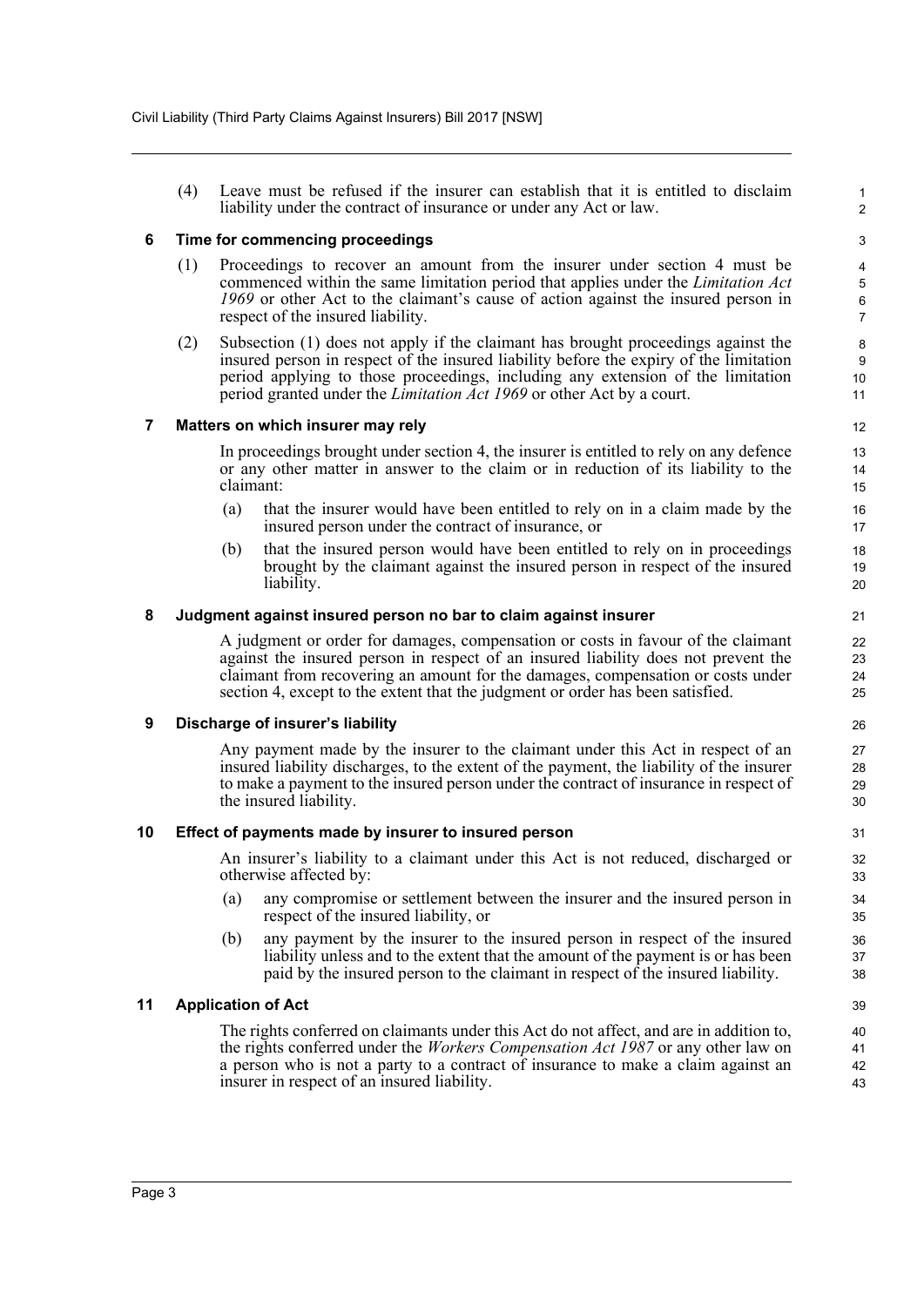#### <span id="page-6-0"></span>**12 Preservation of existing proceedings**

Section 6 of the *Law Reform (Miscellaneous Provisions) Act 1946* (as in force immediately before its repeal by this Act) continues to apply to actions brought against insurers under that section before the commencement of this Act as if that section had not been repealed.